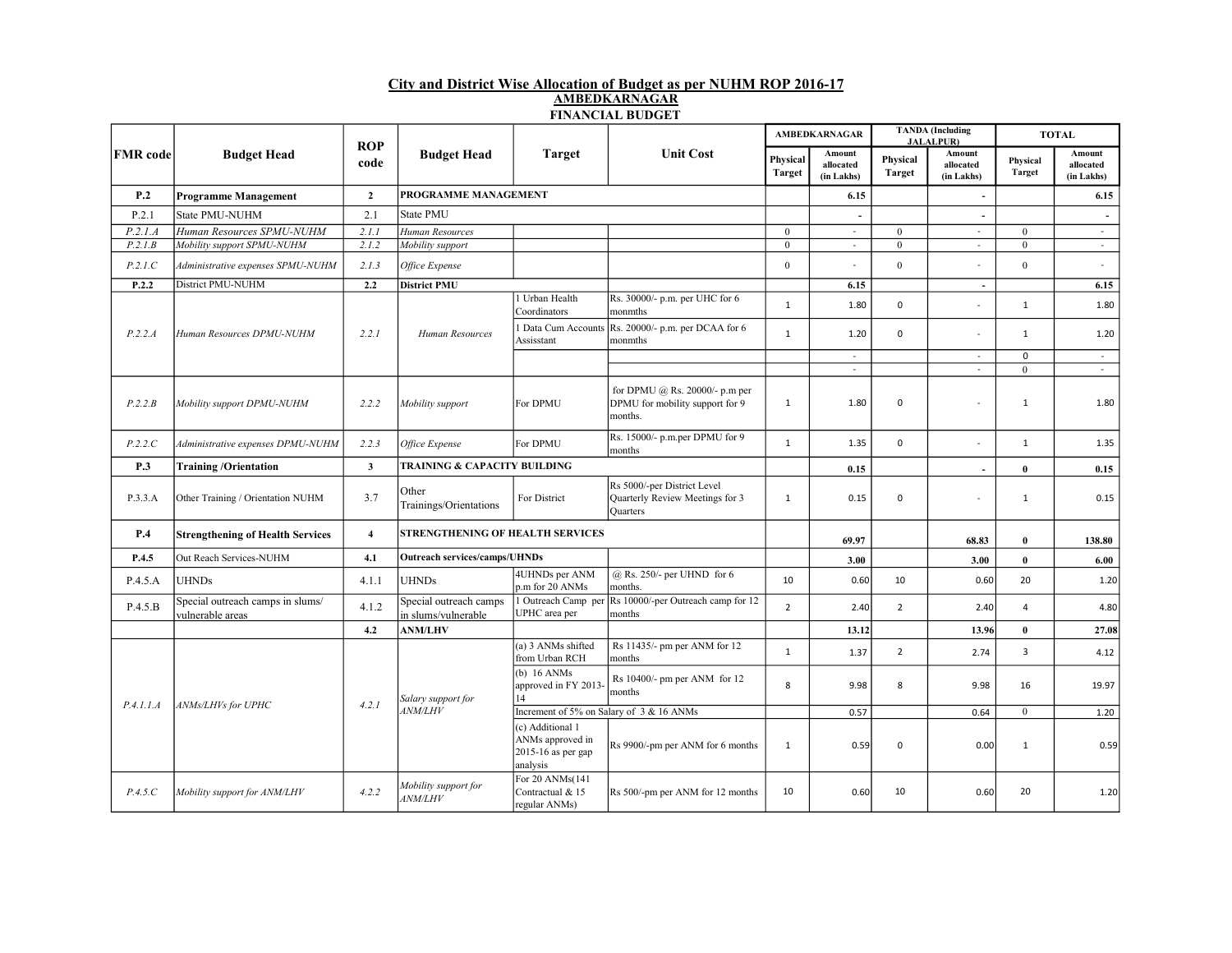## City and District Wise Allocation of Budget as per NUHM ROP 2016-17 AMBEDKARNAGAR FINANCIAL BUDGET

| <b>FMR</b> code | <b>Budget Head</b>                                         | <b>ROP</b> | <b>Budget Head</b>                                                                             | <b>Target</b>                                                                                                                    | <b>Unit Cost</b>                                                                       | <b>AMBEDKARNAGAR</b>      |                                   | <b>TANDA</b> (Including<br><b>JALALPUR)</b> |                                   | <b>TOTAL</b>       |                                   |
|-----------------|------------------------------------------------------------|------------|------------------------------------------------------------------------------------------------|----------------------------------------------------------------------------------------------------------------------------------|----------------------------------------------------------------------------------------|---------------------------|-----------------------------------|---------------------------------------------|-----------------------------------|--------------------|-----------------------------------|
|                 |                                                            | code       |                                                                                                |                                                                                                                                  |                                                                                        | Physical<br><b>Target</b> | Amount<br>allocated<br>(in Lakhs) | Physical<br><b>Target</b>                   | Amount<br>allocated<br>(in Lakhs) | Physical<br>Target | Amount<br>allocated<br>(in Lakhs) |
|                 |                                                            | 4.3        | <b>Urban PHC (UPHC)</b>                                                                        |                                                                                                                                  |                                                                                        |                           | 53.85                             |                                             | 51.87                             | $\bf{0}$           | 105.72                            |
| P.4.4.2.A       | Equipment for UPHC                                         | 4.3.1      | Renovation/upgradation<br>of existing facility to<br>UPHC                                      | For Mini Autoclave,<br>Microscope &<br>Equipments to ANMs                                                                        | Rs. 1.00 Lakh per UPHC for 4<br><b>UPHCs</b>                                           | $\overline{2}$            | 2.00                              | $\overline{2}$                              | 2.00                              | $\overline{4}$     | 4.00                              |
| P.4.2.1.A       | UPHC-NC                                                    | 4.3.2      | <b>Building of new UPHC</b>                                                                    |                                                                                                                                  |                                                                                        |                           |                                   |                                             |                                   | $\theta$           |                                   |
|                 |                                                            | 4.3.3      |                                                                                                |                                                                                                                                  | Operation cost support for running UPHC (other than untied grants and medicines $\&$   |                           | 38.35                             |                                             | 36.37                             | $\bf{0}$           | 74.72                             |
|                 |                                                            | 4, 3, 3, 1 | Human Resource                                                                                 |                                                                                                                                  |                                                                                        |                           | 33.07                             |                                             | 31.09                             | $\bf{0}$           | 64.16                             |
|                 | P.4.1.3.1.A   MO at UPHC Full-time<br>MO at UPHC Part-time |            | $MO$ salary                                                                                    | (a) 3 Fulltime MOs<br>shifted from Urban<br><b>RCH</b>                                                                           | Rs 41600/-p.m. Per MO for 12<br>months                                                 | -1                        | 4.99                              | $\overline{c}$                              | 9.98                              | 3                  | 14.98                             |
|                 |                                                            | 4.3.3.1.1  |                                                                                                | (b) 1 Fulltime MOs<br>approved in 2013-<br>14&2014-15                                                                            | Rs 37800/month/MO for 12 months                                                        | $\mathbf{1}$              | 4.54                              | $\boldsymbol{0}$                            | $\blacksquare$                    | $\mathbf{1}$       | 4.54                              |
|                 |                                                            |            |                                                                                                | Increment of 5% on Salary of 3 & 1 Mos                                                                                           |                                                                                        |                           | 0.48                              |                                             | 0.50                              | $\theta$           | 0.98                              |
|                 |                                                            |            |                                                                                                |                                                                                                                                  |                                                                                        | $\mathbf{0}$              | $\omega$                          | $\mathbf{0}$                                | $\omega$                          | $\mathbf{0}$       | $\mathcal{L}_{\mathcal{A}}$       |
|                 |                                                            |            |                                                                                                | (d) 4 Parttime MO                                                                                                                | Rs 21600/-p.m. Per MO for 12                                                           | $\overline{2}$            | 5.18                              | $\boldsymbol{2}$                            | 5.18                              | $\overline{4}$     | 10.37                             |
| P.4.1.3.1.B     |                                                            |            |                                                                                                | Increment of 5% on Salary of 4 Mos                                                                                               |                                                                                        |                           | 0.26                              |                                             | 0.26                              | $\mathbf{0}$       | 0.52                              |
|                 |                                                            |            |                                                                                                |                                                                                                                                  |                                                                                        | $\mathbf{0}$              | $\omega$ .                        | $\overline{0}$                              | $\sim$                            | $\mathbf{0}$       | $\sim$                            |
|                 | Staff nurse for UPHC                                       |            | Salary of paramedical&<br>nursing staff (Staff<br>Nurse/Lab<br>Technician/Pharmcist/Oth<br>er) | (a) 3 Staff Nurses<br>shifted from Urban<br><b>RCH</b>                                                                           | Rs 19060/-pm per SN for 12 months                                                      | $\mathbf{1}$              | 2.29                              | $\overline{2}$                              | 4.57                              | 3                  | 6.86                              |
| P.4.1.2.A       |                                                            |            |                                                                                                | $(b)$ 4 Staff Nurses $(2)$<br>SNs per UPHC for 1<br>New UPHC & 1<br>additional SN for 2<br>UPHCs each shifted<br>from urban RCH) | Rs 17325/-pm per SN for 12 months                                                      | 3                         | 6.24                              | $\mathbf{1}$                                | 2.08                              | $\overline{4}$     | 8.32                              |
|                 |                                                            | 4.3.3.1.2  |                                                                                                | Increment of 5% on Salary of 3 & 4 SNs                                                                                           |                                                                                        |                           | 0.43                              |                                             | 0.33                              | $\boldsymbol{0}$   | 0.76                              |
|                 |                                                            |            |                                                                                                |                                                                                                                                  |                                                                                        | $\mathbf 0$               | $\sim$                            | $\mathbf 0$                                 | $\sim$                            | $\mathbf 0$        | $\sim$                            |
| P.4.1.6.4       | Pharmacists at UPHC                                        |            |                                                                                                | (d) 4 Pharmacist                                                                                                                 | Rs 17325/-pm per Pharmacist for 12<br>months                                           | $\overline{2}$            | 4.16                              | $\overline{2}$                              | 4.16                              | $\overline{4}$     | 8.32                              |
|                 |                                                            |            |                                                                                                | Increment of 5% on Salary of 4 Pharmacist                                                                                        |                                                                                        |                           | 0.21                              |                                             | 0.21                              | $\mathbf{0}$       | 0.42                              |
|                 |                                                            |            |                                                                                                |                                                                                                                                  |                                                                                        | $\pmb{0}$                 | $\omega$ .                        | $\mathbf 0$                                 | $\omega$ .                        | $\pmb{0}$          | $\sim$                            |
| P.4.1.5.4       | Lab Technicians at UPHC                                    |            |                                                                                                | (f) 4 Lab Technician                                                                                                             | Rs12400 /-pm per Lab Technician for<br>12 months                                       | $\overline{2}$            | 2.98                              | $\overline{2}$                              | 2.98                              | $\overline{4}$     | 5.95                              |
|                 |                                                            |            |                                                                                                | Increment of 5% on Salary of 4LTs                                                                                                |                                                                                        |                           | 0.15                              |                                             | 0.15                              | $\bf{0}$           | 0.30                              |
|                 |                                                            |            |                                                                                                |                                                                                                                                  |                                                                                        | $\mathsf 0$               | 0.00                              | $\mathsf 0$                                 | 0.00                              | $\mathbf 0$        | 0.00                              |
| P.4.1.10.A      | Other Support staff-NUHM                                   | 4.3.3.1.3  | Salary of support staff<br>(non clinical staff)                                                | Lumpsum amount<br>approved for<br>outsourcing support                                                                            | Rs 5717/- p.m. per Sweeper cum<br>Chowkidarfor 3 Sweeper cum<br>Chowkidar for 6 months | $\mathbf{1}$              | 0.34                              | $\overline{2}$                              | 0.69                              | 3                  | 1.03                              |
|                 |                                                            |            |                                                                                                | services. Budget for 6<br>months allocated as                                                                                    | Rs 14000/-pm per UPHC for support<br>staff for 6 months                                | $\mathbf{1}$              | 0.84                              | $\mathbf 0$                                 | ÷                                 | 1                  | 0.84                              |